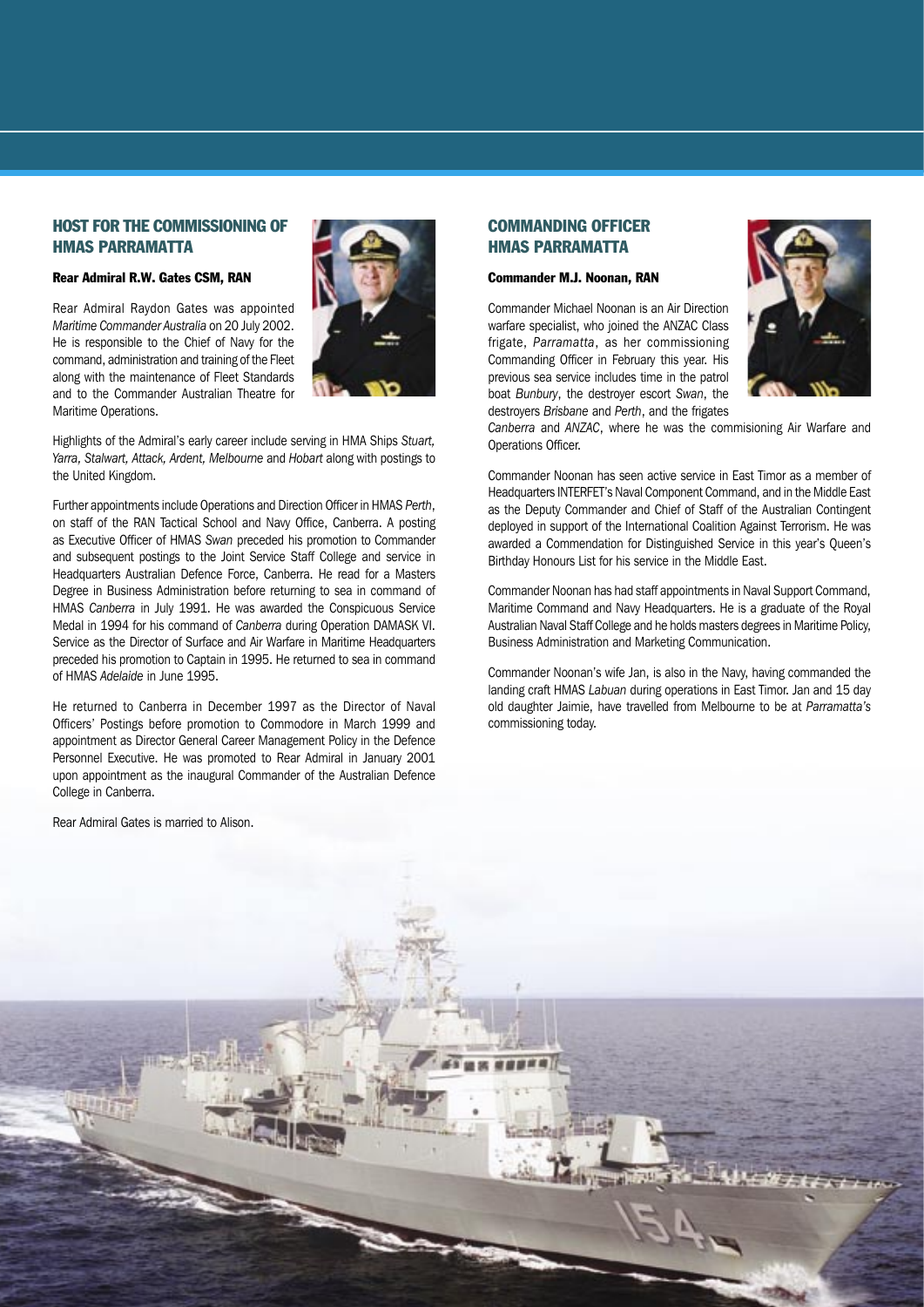#### HMAS PARRAMATTA'S SHIP'S LADY

Mrs Jill Green comes from a Naval family. Her grandfather was Commander G.F. Langford, Captain of HMAS *Brisbane* from 17 November 1925 to 30 October 1926. Her father, Lieutenant G.W.A. (Bill) Langford was the Exectutive Officer of HMAS *Parramatta* II and was lost in 1941 when his ship was torpedoed and sunk between Alexandria and Tobruk. Lieutenant Langford was mentioned in despatches for his service in *Parramatta* II.



Mrs Green was born in Tasmania and educated in Hobart and Perth. She now lives with her husband Kevin, in Mandurah Western Australia where she enjoys painting, music and her family of two children and three grandchildren.

#### THE HMAS PARRAMATTA CREST

#### Badge Design and Badge Origin

HMAS *Parramatta* badge design was derived from the Parramatta City Council Seal in 1939. *Parramatta* I (1916-1928) was a stark Kangaroo. The use of the Aboriginal, with spear in hand, standing in shallow water was utilised with the addition of an impaled and entwined eel on the end of the spear. The addition of the eel was to link the badge design with the ships name. The aboriginal translation for 'Parramatta' is 'the place where the eels lie down'.

#### Badge Description

An Aboriginal poised on his right leg immersed in shallow water; right arm raised holding a spear and thereon impaled and entwined an eel.

#### Badge Motto and Origin

The motto 'Strike Deep' was suggested by one of the stand-by crew of *Parramatta* III in 1960. The motto was thought to be appropriate in linking the badge design and *Parramatta's* naval role. It was officially adopted on 13 June 1961.

#### Badge Blazon

'Argent; An Australian Aboriginal Poised On The Dexter Foot Immersed In Water, Dexter Arm Raised holding A Spear And Thereon Impaled An Eel All Proper'.





#### COMMISSIONING OF A WARSHIP

The commissioning ceremony marks the introduction into service of a ship or submarine as a unit of the Royal Australian Navy.

At the moment of breaking the commissioning pennant, HMAS Parramatta becomes the responsibility of the Commanding Officer who, together with the Officers and Ship's Company, has the duty of making and keeping her ready for any service required by our nation in peace or war.

The distinction of a RAN ship in commission, other than the Australian White Ensign, is a flag or Pennant at the masthead. The modern Royal Australian Navy commissioning pennant is the red cross of St. George at the hoist with a white fly.



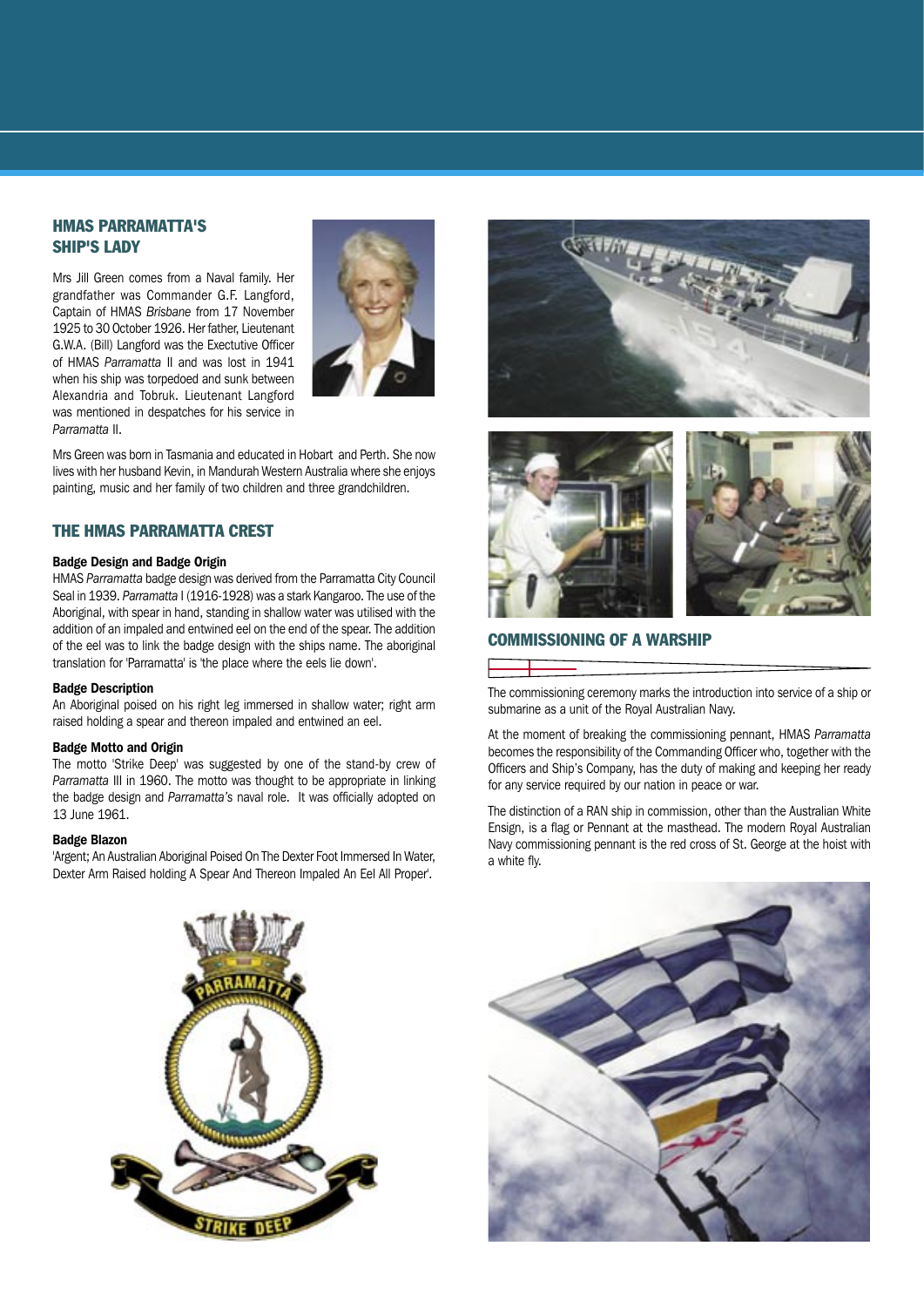#### HMAS PARRAMATTA STORY

*Parramatta* is the oldest name in Australian Naval History. There have been three previous RAN ships to bear the name – with each seeing service in a major conflict. The name Parramatta was taken in recognition of the Barramattagal people ('burra' meaning eel and 'matta' meaning creek), a clan of the Daruk people, whose territory extended from the Parramatta area to beyond the Blue Mountains.

#### HMAS PARRAMATTA I

*Parramatta* I was the first ship of the fledgling Commonwealth Naval Forces - later to become the RAN. She was a River Class Torpedo Boat Destroyer displacing 700 tons and capable of a top speed of 28 knots. She was launched on 9 February 1910 and arrived in Melbourne on 10 December of the same year. On 4 October 1913, *Parramatta* I entered Sydney Harbour for the first time as part of the RAN's first fleet.

*Parramatta* I served with distinction in World War 1, most notably in the destruction of German signal stations at the outbreak of the war and during the hunt for the German Far East Fleet. She was also present at the formal surrender of German New Guinea to Australian forces at Rabaul in September 1914. After consolidating the occupation of New Guinea and New Britain, *Parramatta* was based in Sandakan and was employed patrolling Malayan, East Indies and Philippine waters. In July 1916 she returned to Sydney and spent the next 10 months on patrol in Australian waters. On 10 May 1917 *Parramatta* was despatched to the Mediterranean with *Warrego* and *Yarra* and their sisters to detect and hunt German submarines in the Adriatic and Black Seas. Several attacks were made on enemy submarines but no confirmed kills were credited. Later war service included visits to Pireus, Constantinople, Sebastapol and a brief period off Gallipoli before sailing for Australia on 6 March 1919.

After the war, *Parramatta* I was used in a variety of training roles eventually paying off from Naval service on 20 April 1928. The bow and stern sections of *Parramatta* I were salvaged on 7 and 8 July 1973 and later unveiled as memorials to the ship at Garden Island (bow) and Parramatta city (stern).

#### HMAS PARRAMATTA I



#### HMAS PARRAMATTA II

*Parramatta* II was a Grimsby Class Sloop of 1060 tons, commissioned into service on 8 April 1940. Following a brief period exercising with the 20th Minesweeping Flotilla, *Parramatta* sailed from Fremantle on 29 June 1940 en route to the Red Sea where she spent the next nine months in one of the world's most torrid zones escorting, patrolling and minesweeping. It was monotonous work in the worst possible conditions relieved only by occasional futile Italian air attacks against the convoys under escort. In April 1941 she took part in the British operations against Italian Eritrea, East Africa, before transferring to the Mediterranean station.

The Ship's Company of *Parramatta* II were in the thick of action early the next month. While escorting a small steamer into Tobruk in company with the sloop, HMS *Auckland,* the allied ships came under attack. Three formations each of 16 dive bombers moved in and *Auckland* was sunk. *Parramatta* II fought on and successfully defended her charge, returning later to pick up the *Auckland*  survivors. She continued to serve on the infamous 'Tobruk Ferry' run and was subject to continual attacks from enemy aircraft and submarines.

About midnight on 26 November *Parramatta* II was about 25 miles north of Bardia off the Libyan coast escorting a deeply laden ammunition ship *Hanne*  to Tobruk. It was pitch dark and raining with a heavy surging sea running. The darkness had not however, prevented the Commanding Officer of the German submarine U559 from sighting the convoy nearly two hours earlier, as it was lit by a flash of lightning and stood silhouetted to the north east of his prowling submarine.

At 12 minutes past midnight at a range of 2200 yards, U559 fired a spread of three torpedoes at the allied vessels. All three torpedoes missed. Then, at 12.45 am on 27 November, U559 fired a further single torpedo at a range of 1500 yards using the same estimations.

U559's torpedo hit *Parramatta* II amidships. The ship was torn apart, rolled rapidly to starboard and sank. One hundred and thirty-eight men lost their lives, with only 24 survivors being recovered from the sea.

HMAS PARRAMATTA II



#### HMAS PARRAMATTA III

*Parramatta* III was commissioned into the RAN on 4 July 1961 as the first of six River Class Anti Submarine Frigates or Destroyer Escorts. She was armed with twin 4.5 inch guns, the Seacat missile system for close air and surface defence, two triple torpedo tubes and later, the Ikara anti submarine missile system. She was crewed by 250 officers and sailors and had a top speed of 30 knots. *Parramatta* III completed several overseas deployments and spent many months on the Australia station. Among the highlights of her career was escorting the Royal Yacht 'Britannia' during the visit of HM the Queen in 1963. In 1968 and again in 1971 she was called upon to escort vessels to Vang Tau in Vietnam, however she was fortunate enough not to be fired upon whilst in the war zone. *Parramatta* was extensively refitted in the Williamstown Naval Dockyard between 1977 and 1981 and was finally decommissioned from the RAN on 11 January 1991.

HMAS PARRAMATTA III

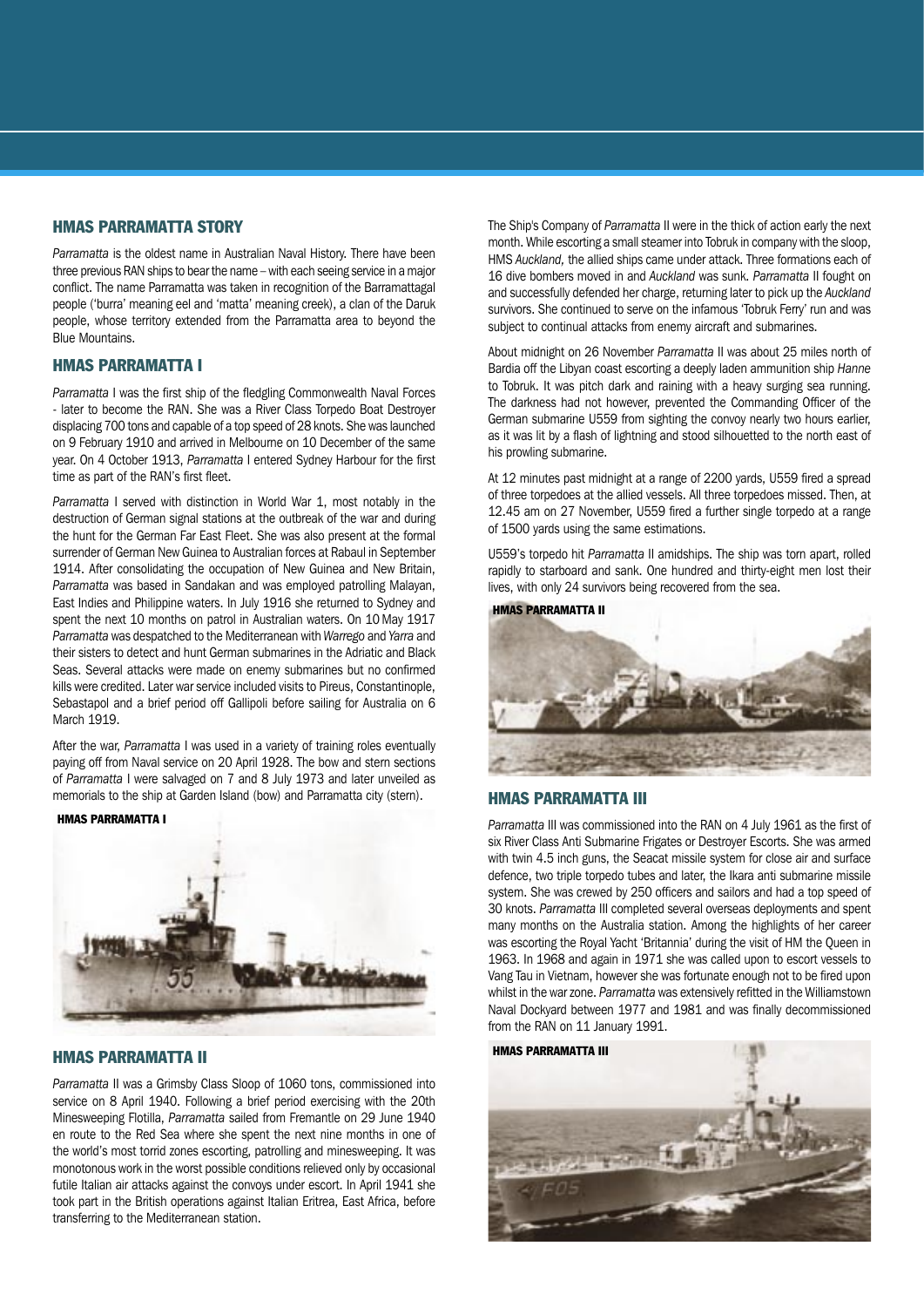# Order of<br>CEREMONY

| Ship's Company and Guard march onto the wharf                                                               | <b>Specifica</b>     |
|-------------------------------------------------------------------------------------------------------------|----------------------|
| Maritime Commander Australia and Official Party of VIPs<br>arrive                                           | Displaceme<br>Length |
| <b>Guest of Honour arrives</b>                                                                              | Range                |
| <b>Parade inspection</b>                                                                                    | Speed                |
| <b>Commanding Officer reads the Commissioning Order</b>                                                     | <b>Ship's Com</b>    |
| <b>Invitation to Prayer</b>                                                                                 |                      |
| The Lord's Prayer                                                                                           | <b>Machinery</b>     |
| Psalm 107                                                                                                   |                      |
| Reading - St Matthew 8:23-27                                                                                |                      |
| <b>The Naval Prayer</b>                                                                                     | Armament             |
| <b>Blessing of the Ship</b>                                                                                 |                      |
| <b>Prayer for the Ship</b>                                                                                  |                      |
| <b>The Naval Hymn</b>                                                                                       |                      |
| Prayer on behalf of the people of Parramatta                                                                |                      |
| <b>Benediction</b>                                                                                          | Sensors              |
| <b>Commissioning Pennant broken, Australian White Ensign and</b><br><b>Australian National Flag hoisted</b> |                      |
| <b>Ship's Company marches onboard</b>                                                                       |                      |
| <b>Exchange of Caps Parramatta I - Parramatta IV</b>                                                        |                      |
| <b>Blessing of the Ship's Caul</b>                                                                          |                      |
| <b>Cheer Ship</b>                                                                                           |                      |
| <b>Address by Commanding Officer</b>                                                                        |                      |
| <b>Address by Guest of Honour</b>                                                                           |                      |
| <b>Commanding Officer piped onboard</b><br><b>HMAS Parramatta</b>                                           |                      |
| <b>Reception Commences</b>                                                                                  |                      |
|                                                                                                             |                      |
|                                                                                                             |                      |

| <b>Specifications</b> |                                                                                                                                |  |  |  |  |  |
|-----------------------|--------------------------------------------------------------------------------------------------------------------------------|--|--|--|--|--|
| Displacement          | 3600 tonnes                                                                                                                    |  |  |  |  |  |
| Length                | 118m                                                                                                                           |  |  |  |  |  |
| Range                 | >6000nm at 18 knots                                                                                                            |  |  |  |  |  |
| Speed                 | $>27$ knots                                                                                                                    |  |  |  |  |  |
| <b>Ship's Company</b> |                                                                                                                                |  |  |  |  |  |
|                       | 170 Officers and Sailors                                                                                                       |  |  |  |  |  |
| <b>Machinery</b>      |                                                                                                                                |  |  |  |  |  |
|                       | 1 x General Electric LM2500 gas turbine engine<br>2 x MTU 12V 1163 diesel engines driving two<br>controllable pitch propellers |  |  |  |  |  |
| Armament              |                                                                                                                                |  |  |  |  |  |
|                       | 1 x 5 inch (127mm) Mk 45 Mod 2 automatic<br>rapid fire gun                                                                     |  |  |  |  |  |
|                       | Mk 41 vertical launch system with Evolved Sea<br>Sparrow missile                                                               |  |  |  |  |  |
|                       | 2 x Mk 32 Mod 5 triple mounted torpedo tubes<br>4 x 50 calibre (12.7mm) machine guns                                           |  |  |  |  |  |
| Sensors               |                                                                                                                                |  |  |  |  |  |
|                       | SPS 49 V(8) two dimensional air search radar                                                                                   |  |  |  |  |  |
|                       | 9LV453 Target Indication Radar                                                                                                 |  |  |  |  |  |
|                       | Krupp Atlas 9600 navigation radar                                                                                              |  |  |  |  |  |
|                       | Optronics package including infra red, laser<br>rangefinder and TV                                                             |  |  |  |  |  |
|                       | Spherion B sonar                                                                                                               |  |  |  |  |  |
|                       | Centaur electronic support system                                                                                              |  |  |  |  |  |
|                       |                                                                                                                                |  |  |  |  |  |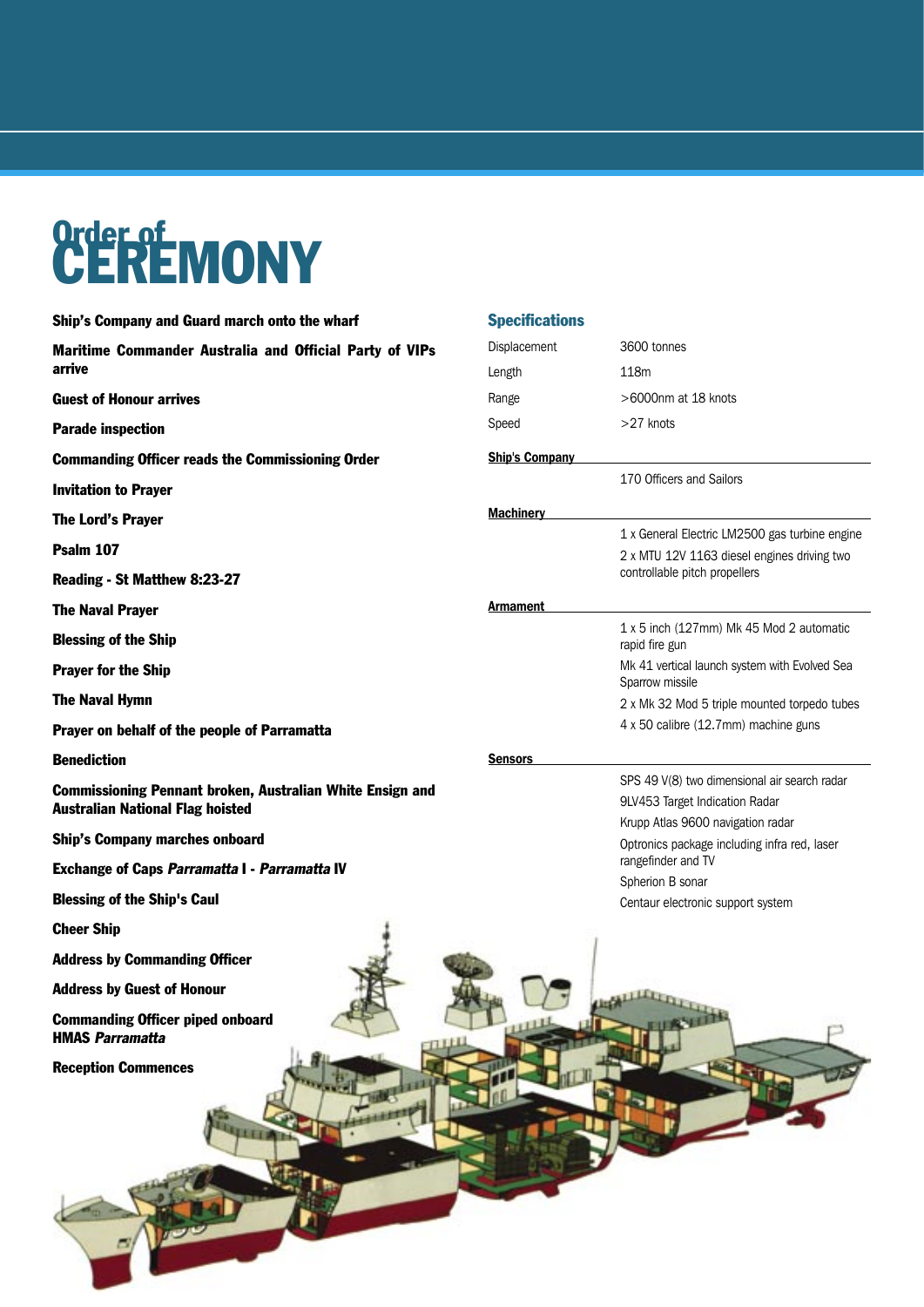### HMAS PARRAMATTA COMMISSIONING SHIP'S COMPANY

|                       | <b>COMMANDING OFFICER</b><br><b>LEADING SEAMAN</b> |                             |                                            |                             |                               |                                        |                             |             |                               |
|-----------------------|----------------------------------------------------|-----------------------------|--------------------------------------------|-----------------------------|-------------------------------|----------------------------------------|-----------------------------|-------------|-------------------------------|
|                       | <b>CMDR</b>                                        | M.J.                        | <b>NOONAN RAN</b>                          | <b>LSCSO</b>                | R.I.                          | <b>ALVAREZ</b>                         | <b>ABCSO</b>                | B.D.        | <b>IRVINE</b>                 |
|                       |                                                    |                             |                                            | <b>LSCK</b>                 | S.J.                          | <b>BRADBURN</b>                        | <b>ABCSO</b>                | D.M.        | <b>JACKSON</b>                |
|                       | <b>EXECUTIVE OFFICER</b>                           |                             |                                            | <b>LSSTD</b>                | <b>B.R.</b>                   | <b>CIASTOWSKI</b>                      | <b>ABBM</b>                 | M.J.        | <b>KENNEDY</b>                |
|                       | <b>LCDR</b>                                        | N.J.B.                      | <b>STOKER RAN</b>                          | <b>LSNPC</b>                | J.P.                          | <b>DAVEY</b>                           | <b>ABMT</b>                 | R.J.        | <b>KIRKLAND</b>               |
|                       |                                                    |                             |                                            | <b>LSET</b>                 | C.W.                          | <b>DAWSON</b>                          | <b>ABCIS</b>                | S.C.        | <b>KNIGHTS</b>                |
|                       | <b>OFFICERS</b>                                    |                             |                                            | <b>LSMT</b>                 | M.P.                          | <b>DOWNING</b>                         | <b>ABSTD</b>                | R.M.        | <b>LAWRY</b>                  |
|                       | <b>LCDR</b>                                        | M.R.                        | <b>CHARLES RAN</b>                         | <b>LSMT</b>                 | A.K.                          | <b>EASTAWAY</b>                        | <b>ABMT</b>                 | D.N.        | <b>LOWERY</b>                 |
|                       | <b>LCDR</b>                                        | J.B.                        | POTTER RAN                                 | <b>LSBM</b>                 | A.J.                          | <b>FABICS</b>                          | <b>ABSTD</b>                | A.          | <b>MCKELLAR</b>               |
|                       | <b>LCDR</b>                                        | J.F.                        | <b>WRIGHT RAN</b>                          | <b>LSCK</b>                 | J.J.                          | <b>FITZGERALD</b>                      | <b>ABET</b>                 | C.E.P.      | <b>MOFFAT</b>                 |
|                       | <b>LCDR</b>                                        | B.D.                        | <b>CLARK RAN</b>                           | <b>LSET</b>                 | D.R.                          | GALL                                   | <b>ABCSO</b>                | M.R.        | <b>MORGAN</b>                 |
|                       |                                                    |                             |                                            | <b>LSCIS</b>                | S.D.                          | <b>HAMILTON</b>                        | <b>ABCIS</b>                | K.J.        | <b>MURRAY</b>                 |
|                       | <b>LEUT</b>                                        | T.D.                        | <b>JONES RAN</b>                           | <b>LSET</b>                 | M.J.                          | <b>HAZELWOOD</b>                       | <b>ABMT</b>                 | A.D.        | <b>NICHOLLS</b>               |
|                       | <b>LEUT</b>                                        | A.S.                        | <b>WILLIS RAN</b>                          | <b>LSCIS</b>                | P.L.                          | <b>JONES</b>                           | <b>ABCIS</b>                | J.C.        | <b>NICHOLSON</b>              |
|                       | <b>LEUT</b>                                        | M.P.                        | <b>SEKULITCH RAN</b><br><b>JACKSON RAN</b> | <b>LSCIS</b>                | B.P.                          | <b>KRIKSTOLAITIS</b><br><b>MATCOTT</b> | <b>ABCSO</b>                | D.M.        | <b>NORENA</b><br>O'KELLY      |
|                       | <b>LEUT</b>                                        | T.J.                        |                                            | <b>LSMT</b>                 | D.P.                          |                                        | <b>ABBM</b>                 | G.M.        |                               |
|                       | <b>LEUT</b><br><b>LEUT</b>                         | N.L.                        | <b>BELCHER RAN</b>                         | <b>LSMT</b><br><b>LSCSO</b> | A.J.                          | <b>McDONALD</b>                        | <b>ABCK</b>                 | M.J.        | <b>OLDHAM</b>                 |
|                       |                                                    | Η.                          | <b>CRAWFORD RAN</b>                        |                             | J.L.                          | <b>McGRATH</b>                         | <b>ABMT</b>                 | M.D.        | <b>PARKINSON</b>              |
|                       | <b>LEUT</b><br><b>LEUT</b>                         | J.E.<br>K.M.                | <b>LANDON RAN</b><br>McCABE RAN            | <b>LSET</b><br><b>LSCSO</b> | D.A.<br>J.R.                  | <b>MCMAHON</b><br><b>NICHOLAS</b>      | <b>ABET</b>                 | Т.<br>T.R.  | POLLARD                       |
|                       | <b>LEUT</b>                                        | A.B.                        | <b>MISKELLY RAN</b>                        | <b>LSCSO</b>                | S.M.                          | <b>PICKERING</b>                       | <b>ABCSO</b><br><b>ABMT</b> | P.J.        | <b>PONSFORD</b><br><b>RAE</b> |
|                       | <b>LEUT</b>                                        | R.                          | <b>CHAMBERS RAN</b>                        | <b>LSMT</b>                 | M.R.                          | <b>RICHEY</b>                          | <b>ABBM</b>                 | K.A.        | <b>REYNOLDS</b>               |
|                       | <b>LEUT</b>                                        | W.P.                        | <b>LLAPITAN RAN</b>                        | <b>LSMT</b>                 | N.A.                          | <b>RODGER</b>                          | <b>ABET</b>                 | A.R.        | <b>RICHARDS</b>               |
|                       |                                                    |                             |                                            |                             |                               |                                        |                             |             |                               |
|                       | <b>SBLT</b>                                        | S.G.                        | <b>COLEMAN RAN</b>                         | <b>LSET</b>                 | W.A.                          | <b>ROOMES</b>                          | <b>ABEWL</b>                | N.V.B.      | <b>ROBERTS</b>                |
|                       | <b>SBLT</b>                                        | N.J.                        | <b>JAGAR RAN</b>                           | <b>LSET</b>                 | C.A.                          | <b>ROWDEN</b>                          | <b>ABMED</b>                | J.L.        | <b>ROBINSON</b>               |
|                       | <b>SBLT</b>                                        | D.M.                        | <b>MURPHY RAN</b>                          | <b>LSCIS</b>                | M.A.                          | <b>SAYLE</b>                           | <b>ABBM</b>                 | <b>B.H.</b> | <b>ROGERS</b>                 |
|                       | <b>SBLT</b>                                        | D.G.                        | <b>THOMAS RAN</b>                          | <b>LSCIS</b>                | A.J.                          | <b>SMITH</b>                           | <b>ABCK</b>                 | J.E.        | <b>ROUSSEAUX</b>              |
|                       | <b>SBLT</b>                                        | L.M.                        | <b>SMITH RAN</b>                           | <b>LSWTR</b>                | P.A.                          | <b>STARK</b>                           | <b>ABMT</b>                 | C.E.        | <b>SHEPPHARD</b>              |
|                       | <b>SBLT</b>                                        | S.G.                        | <b>ELBOURNE RAN</b>                        | <b>LSET</b>                 | A.G.                          | <b>STONE</b>                           | <b>ABBM</b>                 | N.A.        | <b>SLAPE</b>                  |
|                       | <b>SBLT</b>                                        | J.C.                        | <b>HALLAM RAN</b>                          | <b>LSBM</b>                 | G.R.                          | <b>SULLIVAN</b>                        | <b>ABMT</b>                 | R.W.        | <b>SPANN</b>                  |
|                       |                                                    |                             |                                            | <b>LSET</b>                 | J.R.                          | <b>TADULALA</b>                        | <b>ABMT</b>                 | D.Q.        | <b>STEERS</b>                 |
|                       | <b>MIDN</b>                                        | M.C.                        | <b>KERRISK RAN</b>                         | <b>LSPT</b>                 | R.M.                          | <b>TARJANI</b>                         | <b>ABET</b>                 | B.M.        | <b>TAYLOR</b>                 |
|                       | <b>MIDN</b>                                        | A.G.                        | <b>SHARP RAN</b>                           | <b>LSSTD</b>                | S.M.                          | <b>TRENKNER</b>                        | <b>ABMT</b>                 | B.D.        | <b>TOWN</b>                   |
|                       | <b>MIDN</b>                                        | C.                          | UNDERWOOD RAN                              | <b>LSET</b>                 | S.B.                          | <b>TUDMAN</b>                          | <b>ABET</b>                 | M.J.        | <b>TRAVERS</b>                |
|                       |                                                    |                             |                                            | <b>LSSN</b>                 | J.L.                          | <b>WALKER</b>                          | <b>ABWTR</b>                | C.L.        | <b>WATSON</b>                 |
|                       |                                                    | <b>CHIEF PETTY OFFICERS</b> |                                            | <b>LSCSO</b>                | W.S.                          | <b>WALSH</b>                           | <b>ABCSO</b>                | S.P.        | <b>WATSON</b>                 |
|                       | <b>CPOB</b>                                        | A.T.                        | <b>BEXTON</b>                              | <b>LSMT</b>                 | <b>B.R.</b>                   | <b>WURFEL</b>                          | <b>ABCIS</b>                | A.M.        | <b>WINTER</b>                 |
|                       | <b>CPOET</b>                                       | <b>B.T.</b>                 | <b>CASHMORE</b>                            | <b>LSET</b>                 | G.D.                          | <b>WYARTT</b>                          |                             |             |                               |
|                       | <b>CPOMT</b>                                       | S.J.                        | <b>CHITTY</b>                              | <b>LSBM</b>                 | E.S.                          | <b>YANDELL</b>                         | <b>SMNCSO</b>               | LJ.         | <b>HUMBLE</b>                 |
|                       | <b>CPOCSM</b>                                      | D.S.                        | <b>DOWELL</b>                              |                             |                               |                                        | <b>SMNBM</b>                | C.C.        | <b>HILL</b>                   |
|                       | <b>CPONPC</b>                                      | P.                          | <b>GUNN</b>                                |                             | <b>ABLE SEAMAN and SEAMAN</b> |                                        | <b>SMNCSO</b>               | J.          | <b>LILLEY</b>                 |
|                       | <b>CPOMT</b>                                       | A.B.                        | <b>JALLANDS</b>                            | <b>ABMT</b>                 | S.S.                          | <b>ANDERSON</b>                        | <b>SMNMT</b>                | Z.P.J.      | <b>MARTELLO</b>               |
|                       | <b>CPOCK</b>                                       | 0.D.                        | <b>MALONEY</b>                             | <b>ABCK</b>                 | J.L.                          | <b>BAILEY</b>                          | <b>SMNCIS</b>               | C.L.        | <b>POTSEY</b>                 |
|                       | <b>CPOSN</b>                                       | G.J.                        | <b>PALMINGTON</b>                          | <b>ABET</b>                 | N.A.                          | <b>BEAN</b>                            | <b>SMNMT</b>                | S.M.        | <b>ROBSON</b>                 |
|                       | <b>CPOET</b>                                       | E.C.                        | <b>SMITH</b>                               | <b>ABCIS</b>                | M.L.                          | <b>BEILKEN</b>                         | <b>SMNCSO</b>               | B.C.P.      | <b>ROWE</b>                   |
| <b>PETTY OFFICERS</b> |                                                    |                             |                                            | <b>ABMT</b>                 | S.W.                          | <b>BUCKINGHAM</b>                      | <b>SMNCSO</b>               | M.F.M.      | <b>SMITH</b>                  |
|                       | <b>POSTD</b>                                       | D.A.                        | <b>ADAMS</b>                               | <b>ABSN</b><br>ABBM         | D.S.<br>А.                    | <b>CLARK</b><br><b>DOLAN</b>           | <b>SMNBM</b>                | J.A.        | <b>WILCOCK</b>                |
|                       | <b>POWTR</b>                                       | А.                          | <b>BAZLEY</b>                              | <b>ABMT</b>                 | <b>B.A.</b>                   | <b>EMERSON</b>                         |                             |             |                               |
|                       | <b>POET</b>                                        | R.A.                        | <b>BELL</b>                                | <b>ABCSO</b>                | N.T.                          | <b>EYRE</b>                            |                             |             |                               |
|                       | <b>POMT</b>                                        | P.J.                        | <b>BENNETT</b>                             | <b>ABET</b>                 | L.G.                          | <b>FAIRBROTHER</b>                     |                             |             |                               |
|                       | <b>POMT</b>                                        | W.C.                        | <b>BILSBOROW</b>                           | <b>ABCK</b>                 | K.T.                          | <b>GALLAGHER</b>                       |                             |             |                               |
|                       | <b>POET</b>                                        | S.A.                        | <b>BOAK</b>                                | <b>ABET</b>                 | L.K.                          | <b>GARDAM</b>                          |                             |             |                               |
|                       | <b>POCSS</b>                                       | J.F.                        | <b>DAVIS</b>                               | <b>ABMED</b>                | T.L.                          | <b>GELSTON</b>                         |                             |             |                               |
|                       | <b>POMT</b>                                        | R.P.                        | <b>FINN</b>                                | <b>ABCK</b>                 | C.C.                          | <b>GEROCK</b>                          |                             |             |                               |
|                       | <b>POMED</b>                                       | S.                          | <b>HOOPER</b>                              | <b>ABMT</b>                 | M.J.                          | <b>GREEN</b>                           |                             |             |                               |
|                       | <b>POET</b>                                        | J.D.                        | <b>LITTLE</b>                              | <b>ABCIS</b>                | L.A.                          | <b>GRIMES</b>                          |                             |             |                               |
|                       | <b>POMT</b>                                        | <b>B.W.</b>                 | <b>McKEOWN</b>                             | <b>ABSTD</b>                | N.L.                          | <b>GUSMAN</b>                          |                             |             |                               |
|                       | POB                                                | D.G.                        | O'BRIEN                                    | ABMT                        | R.M.                          | <b>HAYNES</b>                          |                             |             |                               |
|                       | <b>POET</b>                                        | A.J.                        | O'SHEA                                     | <b>ABSTD</b>                | T.M.                          | <b>HEARNE</b>                          |                             |             |                               |
|                       | <b>POMT</b>                                        | M.A.                        | <b>ROGERS</b>                              | ABMT                        | D.T.                          | <b>HERSEY</b>                          |                             |             |                               |
|                       | <b>POCSS</b>                                       | S.N.                        | <b>RUSSELL</b>                             | <b>ABCSO</b>                | D.S.                          | <b>HOULT</b>                           |                             |             |                               |
|                       | <b>POCIS</b>                                       | R.J.H.                      | <b>VAN LIESHOUT</b>                        | <b>ABET</b>                 | C.G.                          | <b>HUGHES</b>                          |                             |             |                               |
|                       | <b>POCIS</b>                                       | D.J.                        | WHEELER                                    | <b>ABMT</b>                 | R.G.                          | <b>IKIN</b>                            |                             |             |                               |
|                       |                                                    |                             |                                            |                             |                               |                                        |                             |             |                               |



Music performed by - The Royal Australian Navy Band Master of Ceremonies - Mr H.L. McKenzie Parade Commander - Lieutenant Commander N.J.B. Stoker RAN Guard Commander - Lieutenant A.S. Willis RAN